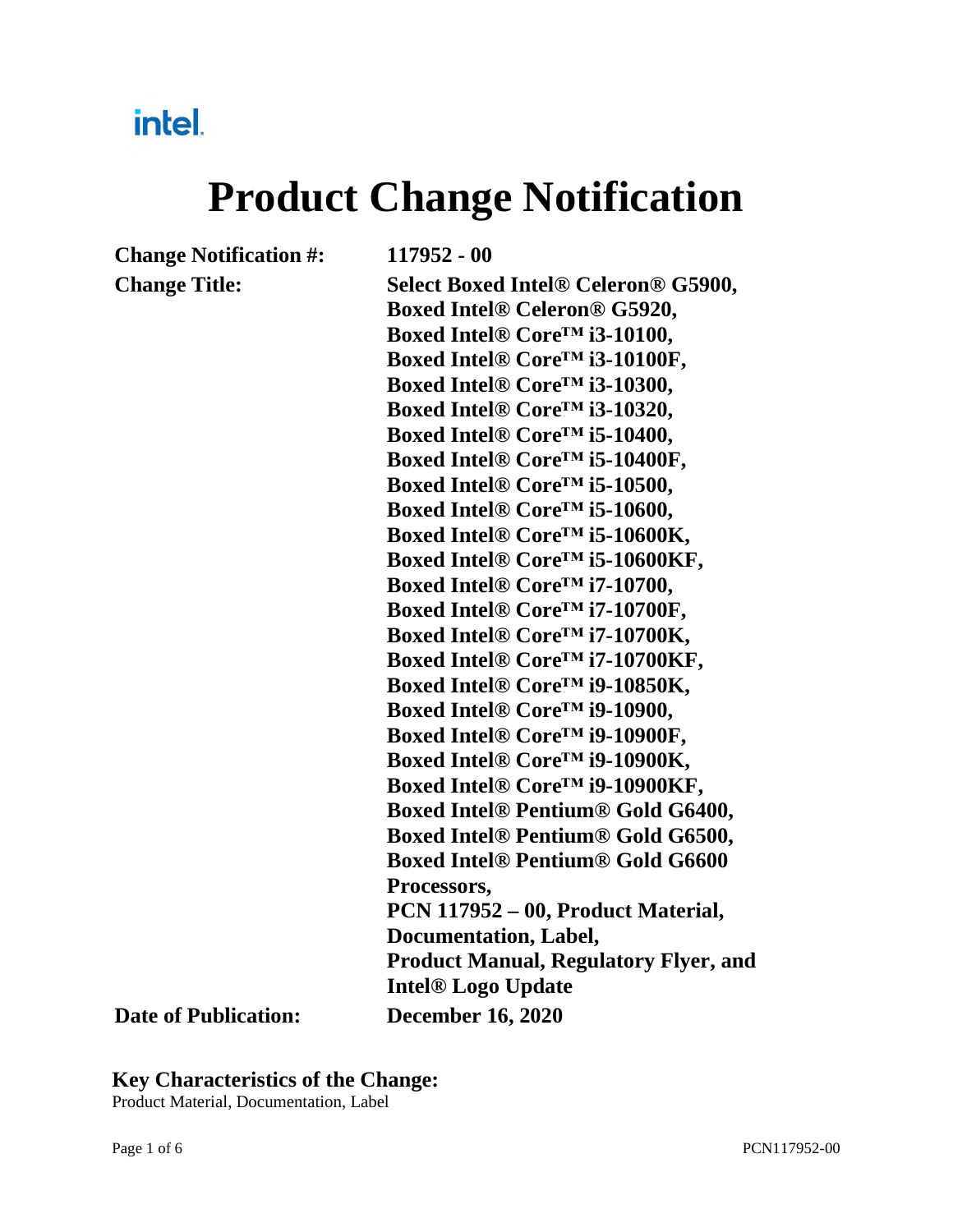#### **Forecasted Key Milestones:**

|  | Date Customer Must be Ready to Receive Post-Conversion Material: | January 17, 2021 |
|--|------------------------------------------------------------------|------------------|
|--|------------------------------------------------------------------|------------------|

#### **Description of Change to the Customer:**

The following changes will be implemented for to the Intel® Retail Boxed SKUs in the Products Affected Table below.

- Incorporate existing stand alone regulatory flyer content into installation manual
- Replace existing manual and separate regulatory flyer with new integrated manual
- Replace existing Intel Inside piggyback label with new 'Gen less' version
- Update Intel® logo to new corporate brand

### Regulatory symbol page

**BEFORE** 

AFTER

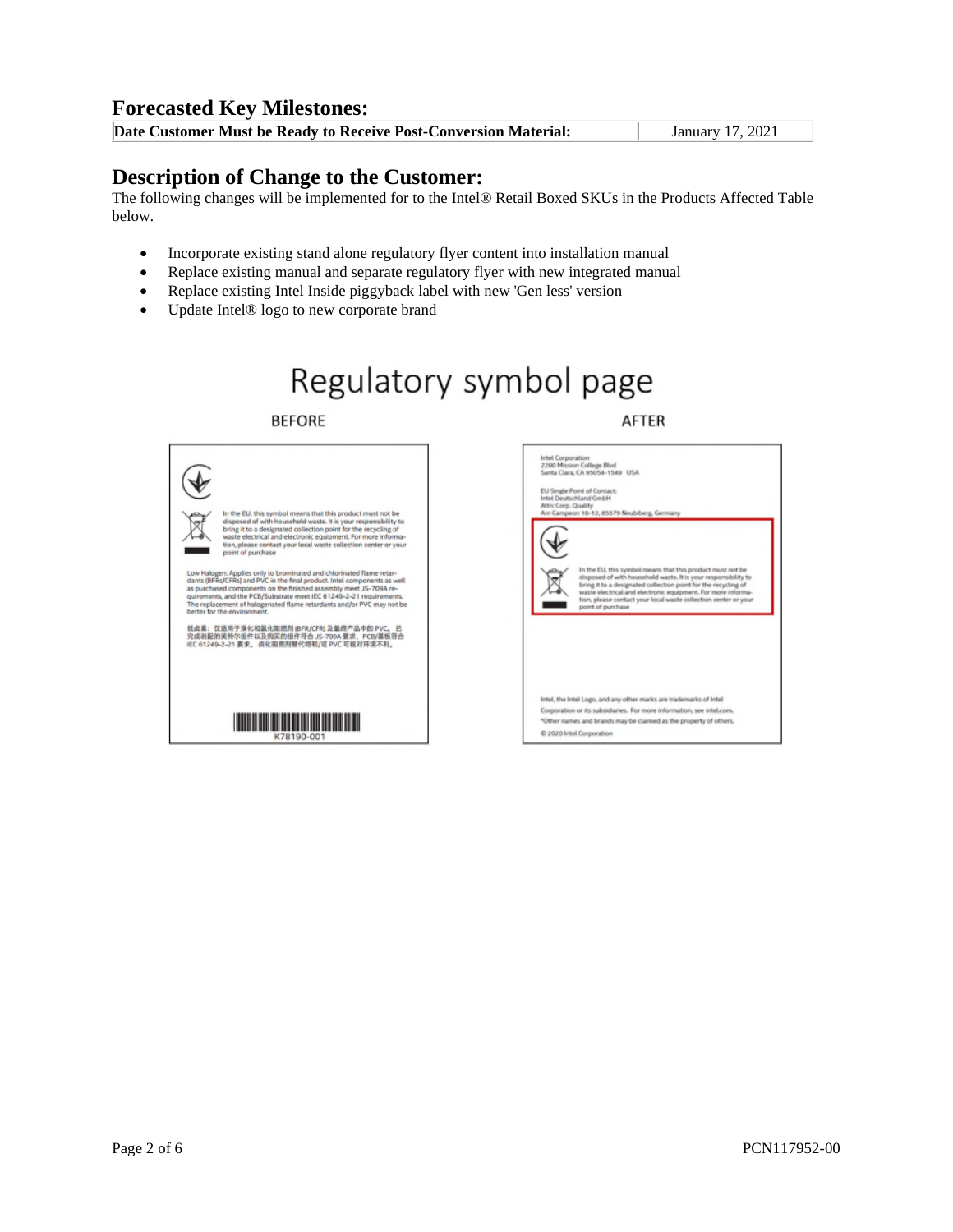### Front panel of manual



### MDDS page

#### **BEFORE**

|                                                                                                                                                                                                                                                                                                                                                                                                                                                                                                  |          | Maiagement Nethods on Cantrol of Poliution from Bietronic Information Products | (Dina Rolts detailation)  |                               |             |               |
|--------------------------------------------------------------------------------------------------------------------------------------------------------------------------------------------------------------------------------------------------------------------------------------------------------------------------------------------------------------------------------------------------------------------------------------------------------------------------------------------------|----------|--------------------------------------------------------------------------------|---------------------------|-------------------------------|-------------|---------------|
|                                                                                                                                                                                                                                                                                                                                                                                                                                                                                                  |          | 产品中在每在吉物质的名称及含量                                                                | Haronham Substances Table |                               |             |               |
|                                                                                                                                                                                                                                                                                                                                                                                                                                                                                                  |          |                                                                                |                           | 有毒有害物质或无害 Ranardium Substance |             |               |
| 温井主向<br>Component Name                                                                                                                                                                                                                                                                                                                                                                                                                                                                           | 石<br>Ph. | ×<br>Hu                                                                        | <b>Dit</b>                | 六股值<br>Cr N/D                 | 实况程某<br>PEB | 主従二素酸<br>PHTH |
| 中央社理器<br>CPU                                                                                                                                                                                                                                                                                                                                                                                                                                                                                     | o        | ö                                                                              | o                         | o                             | Ö           | o             |
| 新鉄片<br>Thornal Solution                                                                                                                                                                                                                                                                                                                                                                                                                                                                          | x.       | o                                                                              | o                         | O                             | O           | o             |
|                                                                                                                                                                                                                                                                                                                                                                                                                                                                                                  |          |                                                                                |                           |                               |             |               |
| 3 : 表示语有毒有害物质平少在语部性的某一均质材料中的含量能引 GMT 26572 标准规<br>定的凝量要求。<br>>>> Indicates that the context of such hazardous substance in at least a hamagenessa material of such<br>对质质之日的所售产品、本发品后我公司供应链的电子位息产品可能包含这些物质。在<br>意:在图哲产品中可能会也可能不会含有图有图相的显得。                                                                                                                                                                                                                                                       |          |                                                                                |                           |                               |             |               |
| within the limits specified in GMT 20572.<br>component exceeds the limits specified in EDIT 26572.<br>This table shows where these substances may be found in the supply chain of run electronic information<br>products, as of the date of sale of the endorsed product. Note that same of the companent types listed<br>about may or may not be a part of the enclosed implicit.<br>除量另外精强的标注,此标志为计对所涉及产品的环保使用期限标志, 莱格可更换的零器<br>作可能合有一个不同的环保技师期限(N达)、机场单元提供)。<br>此环在摩用期限只适用于产品在产品手册中所谓定的多件下工作。 |          |                                                                                |                           |                               |             |               |

AFTER

|                                                                                                                                                                                                                                                                                                                                                                                                                                                                                                                                                                                                                                                                                                                                             |          | Management Methods on Control of Pollution from Electronic Information Products | <b>IChina RoHS declaration!</b> |                               |              |                          |
|---------------------------------------------------------------------------------------------------------------------------------------------------------------------------------------------------------------------------------------------------------------------------------------------------------------------------------------------------------------------------------------------------------------------------------------------------------------------------------------------------------------------------------------------------------------------------------------------------------------------------------------------------------------------------------------------------------------------------------------------|----------|---------------------------------------------------------------------------------|---------------------------------|-------------------------------|--------------|--------------------------|
|                                                                                                                                                                                                                                                                                                                                                                                                                                                                                                                                                                                                                                                                                                                                             |          | 产品中有毒有害物质的名称及含量<br><b>Hanandous Substances Table</b>                            |                                 |                               |              |                          |
|                                                                                                                                                                                                                                                                                                                                                                                                                                                                                                                                                                                                                                                                                                                                             |          |                                                                                 |                                 | 有毒布膏地质或元素 Hazardous Substance |              |                          |
| 加作名取<br>Composent Name                                                                                                                                                                                                                                                                                                                                                                                                                                                                                                                                                                                                                                                                                                                      | w<br>pis | ٠<br><b>Har</b>                                                                 | u<br>ċй                         | 力的桶<br>Cr (VB)                | 多溴以某<br>PRIX | $8 - 200$<br><b>PSOE</b> |
| 中央受理器<br>CRU                                                                                                                                                                                                                                                                                                                                                                                                                                                                                                                                                                                                                                                                                                                                | o        | o                                                                               | o                               | ۰                             | o            | ٥                        |
| 趣読问<br>Themal Solution                                                                                                                                                                                                                                                                                                                                                                                                                                                                                                                                                                                                                                                                                                                      | ۰        | ō                                                                               | ō                               | o                             | o            | o                        |
|                                                                                                                                                                                                                                                                                                                                                                                                                                                                                                                                                                                                                                                                                                                                             |          |                                                                                 |                                 |                               |              |                          |
| C1 Bidlicates that this harandous substance contained in all homogeneous materials of such<br>component is within the limits specified in SB/T 26/LT2.<br>×: 表示该有毒有害物质至少在该那件的某一均质材料中的食量能出 GMT 24572 标准<br>拉兰的胸膜霍克。<br>a: Indicates that the sontent of such haparolous substance in at least a homogeneous material of<br>such component exceeds the limits specified in GB/T 26572.<br>对销售之日的所售产品,主表签示我公司保后链的电子信息产品对着税支送担销债。<br>注意:在所信产品中可能会也可能不会含有所有所列的服件。<br>This table shows where these substances may be found in the supply chain of our electronic<br>information products, as of the date of sale of the enclosed product. Note that some of the<br>component types licted above may or may not be a part of the enclosed product. |          |                                                                                 |                                 |                               |              |                          |
| 脑炎英外特别的病注 此标志为针对所述及产品的环保使用期限标志。某些可要换的复数件可<br>能会有一个不能的环保使用家庭 (例如, 电池单元模块)。此环保使用期限只适用于产品在产品手册<br>中国搬营的条件下工作。                                                                                                                                                                                                                                                                                                                                                                                                                                                                                                                                                                                                                                  |          |                                                                                 |                                 |                               |              |                          |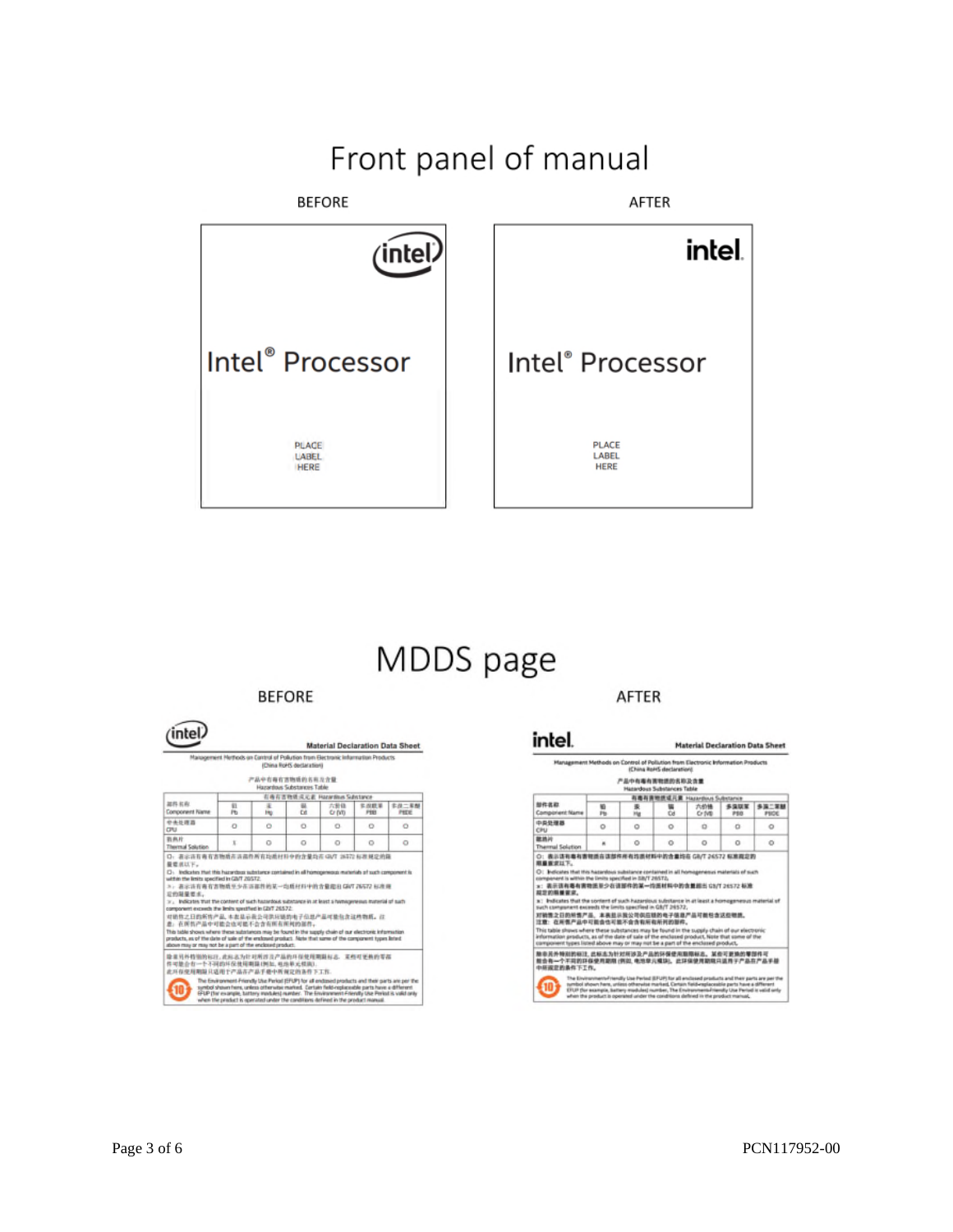# Intel Inside label



#### **Customer Impact of Change and Recommended Action:**

This change results in visual differences to the Manual and Flyer, no changes are being made to the form, fit or function of the product inside.

Please contact your local Intel Field Sales representative if you have any further questions about this End of Life notice.

#### **Products Affected / Intel Ordering Codes:**

| <b>Marketing Name</b>                                                                               | <b>Product Code</b>   | MM#    |
|-----------------------------------------------------------------------------------------------------|-----------------------|--------|
| Boxed Intel® Celeron® Processor G5900 (2M Cache, 3.40 GHz) FC-LGA14C                                | BX80701G5900          | 99A00T |
| Boxed Intel® Celeron® Processor G5900 (2M Cache, 3.40 GHz) FC-LGA14C, for China                     | BXC80701G5900         | 99A01C |
| Boxed Intel® Celeron® Processor G5920 (2M Cache, 3.50 GHz) FC-LGA14C                                | BX80701G5920          | 99A00R |
| Boxed Intel® Celeron® Processor G5920 (2M Cache, 3.50 GHz) FC-LGA14C, for China                     | BXC80701G5920         | 99A019 |
| Boxed Intel® Core™ i3-10100 Processor (6M Cache, up to 4.30 GHz) FC-LGA14C                          | BX8070110100          | 99A00J |
| Boxed Intel® Core™ i3-10100 Processor (6M Cache, up to 4.30 GHz) FC-LGA14C, for China               | BXC8070110100         | 99A012 |
| Boxed Intel® Core <sup>TM</sup> i3-10100F Processor (6M Cache, up to 4.30 GHz) FC-LGA14C            | BX8070110100F         | 99A32A |
| Boxed Intel® Core <sup>™</sup> i3-10100F Processor (6M Cache, up to 4.30 GHz) FC-LGA14C, for China  | <b>BXC8070110100F</b> | 99A32C |
| Boxed Intel® Core <sup>TM</sup> i3-10300 Processor (8M Cache, up to 4.40 GHz) FC-LGA14C             | BX8070110300          | 99A00G |
| Boxed Intel® Core™ i3-10300 Processor (8M Cache, up to 4.40 GHz) FC-LGA14C, for China               | BXC8070110300         | 99A011 |
| Boxed Intel® Core <sup>TM</sup> i3-10320 Processor (8M Cache, up to 4.60 GHz) FC-LGA14C             | BX8070110320          | 99A00F |
| Boxed Intel® Core <sup>TM</sup> i5-10400 Processor (12M Cache, up to 4.30 GHz) FC-LGA14A            | BX8070110400          | 99A0V8 |
| Boxed Intel® Core <sup>™</sup> i5-10400 Processor (12M Cache, up to 4.30 GHz) FC-LGA14A, for China  | BXC8070110400         | 99A102 |
| Boxed Intel® Core <sup>TM</sup> i5-10400 Processor (12M Cache, up to 4.30 GHz) FC-LGA14C            | BX8070110400          | 99A00D |
| Boxed Intel® Core <sup>TM</sup> i5-10400 Processor (12M Cache, up to 4.30 GHz) FC-LGA14C, for China | BXC8070110400         | 99A00X |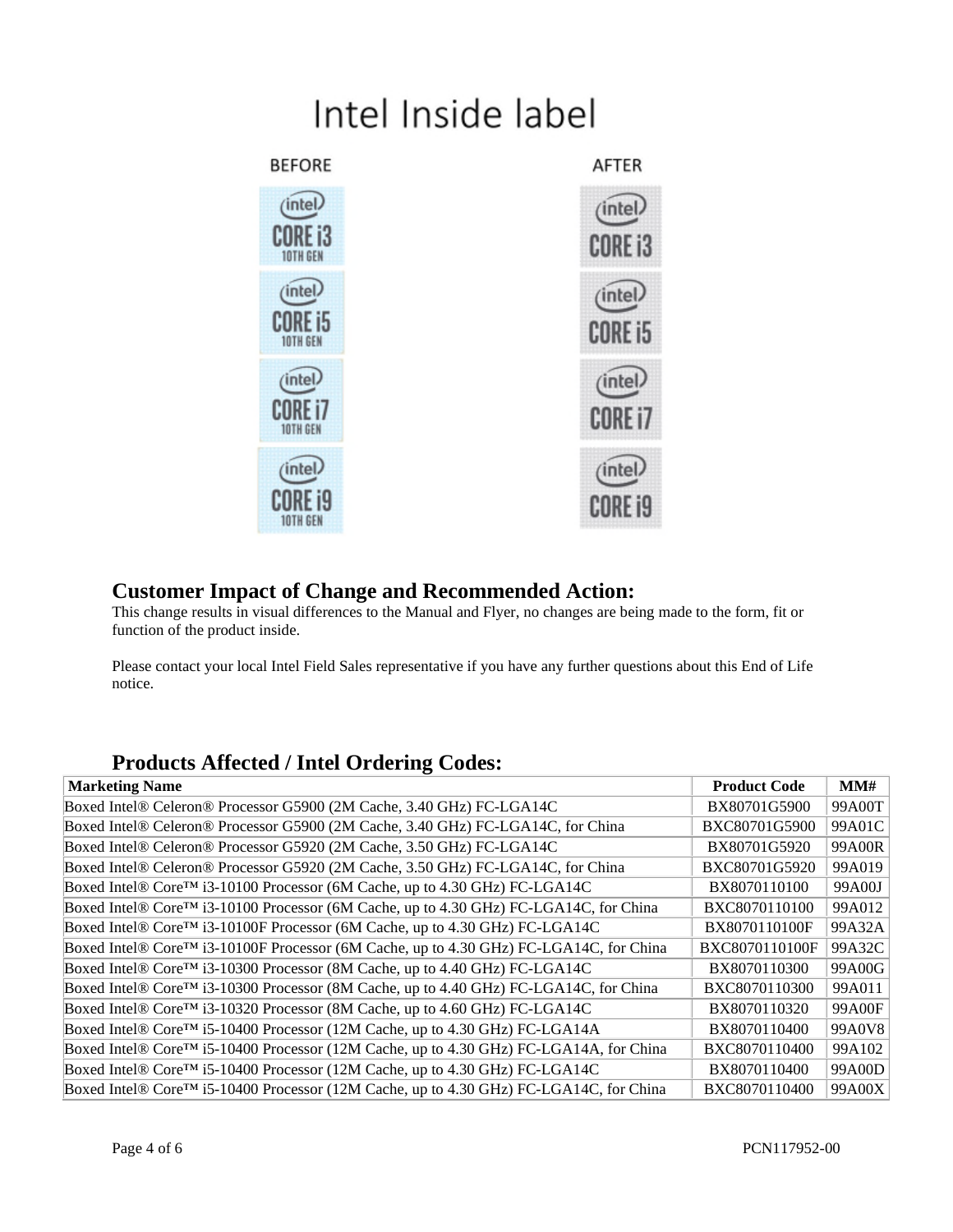| <b>Marketing Name</b>                                                                                                        | <b>Product Code</b>    | MM#    |
|------------------------------------------------------------------------------------------------------------------------------|------------------------|--------|
| Boxed Intel® Core™ i5-10400F Processor (12M Cache, up to 4.30 GHz) FC-LGA14A                                                 | BX8070110400F          | 99A0VG |
| Boxed Intel® Core <sup>TM</sup> i5-10400F Processor (12M Cache, up to 4.30 GHz) FC-LGA14A, for China                         | BXC8070110400F         | 99A0W0 |
| Boxed Intel® Core™ i5-10400F Processor (12M Cache, up to 4.30 GHz) FC-LGA14C                                                 | BX8070110400F          | 99A00N |
| Boxed Intel® Core <sup>™</sup> i5-10400F Processor (12M Cache, up to 4.30 GHz) FC-LGA14C, for China                          | BXC8070110400F         | 99A017 |
| Boxed Intel® Core <sup>TM</sup> i5-10500 Processor (12M Cache, up to 4.50 GHz) FC-LGA14C                                     | BX8070110500           | 99A00C |
| Boxed Intel® Core <sup>™</sup> i5-10500 Processor (12M Cache, up to 4.50 GHz) FC-LGA14C, for China                           | BXC8070110500          | 99A00W |
| Boxed Intel® Core <sup>TM</sup> i5-10600 Processor (12M Cache, up to 4.80 GHz) FC-LGA14C                                     | BX8070110600           | 99A00A |
| Boxed Intel® Core <sup>TM</sup> i5-10600 Processor (12M Cache, up to 4.80 GHz) FC-LGA14C, for China                          | BXC8070110600          | 99A00V |
| Boxed Intel® Core <sup>TM</sup> i5-10600K Processor (12M Cache, up to 4.80 GHz) FC-LGA14A                                    | BX8070110600K          | 99A0V5 |
| Boxed Intel® Core <sup>TM</sup> i5-10600K Processor (12M Cache, up to 4.80 GHz) FC-LGA14A                                    | BX8070110600KA         | 99A5FN |
| Boxed Intel® Core <sup>™</sup> i5-10600K Processor (12M Cache, up to 4.80 GHz) FC-LGA14A, for China                          | BXC8070110600K         | 99A0ZX |
| Boxed Intel® Core <sup>™</sup> i5-10600KF Processor (12M Cache, up to 4.80 GHz) FC-LGA14A                                    | BX8070110600KF         | 99A0VC |
| Boxed Intel® Core™ i5-10600KF Processor (12M Cache, up to 4.80 GHz) FC-LGA14A, for China BXC8070110600KF 99A0VV              |                        |        |
| Boxed Intel® Core™ i7-10700 Processor (16M Cache, up to 4.70 GHz) FC-LGA14A                                                  | BX8070110700           | 99A0V6 |
| Boxed Intel® Core <sup>™</sup> i7-10700 Processor (16M Cache, up to 4.70 GHz) FC-LGA14A, for China                           | BXC8070110700          | 99A0ZZ |
| Boxed Intel® Core <sup>TM</sup> i7-10700F Processor (16M Cache, up to 4.70 GHz) FC-LGA14A                                    | BX8070110700F          | 99A0VD |
| Boxed Intel® Core <sup>TM</sup> i7-10700F Processor (16M Cache, up to 4.70 GHz) FC-LGA14A, for China                         | BXC8070110700F         | 99A0VX |
| Boxed Intel® Core <sup>TM</sup> i7-10700K Processor (16M Cache, up to 5.10 GHz) FC-LGA14A                                    | BX8070110700K          | 99A0V7 |
| Boxed Intel® Core <sup>TM</sup> i7-10700K Processor (16M Cache, up to 5.10 GHz) FC-LGA14A                                    | BX8070110700KA         | 99A5FP |
| Boxed Intel® Core <sup>TM</sup> i7-10700K Processor (16M Cache, up to 5.10 GHz) FC-LGA14A, for China                         | BXC8070110700K         | 99A100 |
| Boxed Intel® Core <sup>™</sup> i7-10700K Processor (16M Cache, up to 5.10 GHz) FC-LGA14A, for China                          | BXC8070110700KA 99A5FW |        |
| Boxed Intel® Core <sup>TM</sup> i7-10700KF Processor (16M Cache, up to 5.10 GHz) FC-LGA14A                                   | BX8070110700KF         | 99A0VF |
| Boxed Intel® Core™ i7-10700KF Processor (16M Cache, up to 5.10 GHz) FC-LGA14A, for China BXC8070110700KF 99A0VZ              |                        |        |
| Boxed Intel® Core <sup>TM</sup> i9-10850K Processor (20M Cache, up to 5.20 GHz) FC-LGA14A                                    | BX8070110850K          | 99A6W4 |
| Boxed Intel® Core™ i9-10850K Processor (20M Cache, up to 5.20 GHz) FC-LGA14A                                                 | BX8070110850KA         | 99A750 |
| Boxed Intel® Core <sup>™</sup> i9-10850K Processor (20M Cache, up to 5.20 GHz) FC-LGA14A, for China                          | BXC8070110850K         | 99A6W5 |
| Boxed Intel® Core™ i9-10850K Processor (20M Cache, up to 5.20 GHz) FC-LGA14A, for China                                      | BXC8070110850KA 99A751 |        |
| Boxed Intel® Core <sup>TM</sup> i9-10900 Processor (20M Cache, up to 5.20 GHz) FC-LGA14A                                     | BX8070110900           | 99A0V9 |
| Boxed Intel® Core™ i9-10900 Processor (20M Cache, up to 5.20 GHz) FC-LGA14A, for China                                       | BXC8070110900          | 99A103 |
| Boxed Intel® Core <sup>TM</sup> i9-10900F Processor (20M Cache, up to 5.20 GHz) FC-LGA14A                                    | BX8070110900F          | 99A0VH |
| Boxed Intel® Core <sup>TM</sup> i9-10900F Processor (20M Cache, up to 5.20 GHz) FC-LGA14A, for China                         | BXC8070110900F         | 99A0W1 |
| Boxed Intel® Core™ i9-10900K Processor (20M Cache, up to 5.30 GHz) FC-LGA14A                                                 | BX8070110900K          | 99A0VA |
| Boxed Intel® Core™ i9-10900K Processor (20M Cache, up to 5.30 GHz) FC-LGA14A                                                 | BX8070110900KA         | 99A5FR |
| Boxed Intel® Core™ i9-10900K Processor (20M Cache, up to 5.30 GHz) FC-LGA14A, for China                                      | BXC8070110900K 99A0ZW  |        |
| Boxed Intel® Core <sup>TM</sup> i9-10900K Processor (20M Cache, up to 5.30 GHz) FC-LGA14A, for China                         | BXC8070110900KA 99A5FX |        |
| Boxed Intel® Core <sup>TM</sup> i9-10900KF Processor (20M Cache, up to 5.30 GHz) FC-LGA14A                                   | BX8070110900KF         | 99A0VJ |
| Boxed Intel® Core <sup>TM</sup> i9-10900KF Processor (20M Cache, up to 5.30 GHz) FC-LGA14A, for China BXC8070110900KF 99A0W2 |                        |        |
| Boxed Intel® Pentium® Gold G6400 Processor (4M Cache, 4.00 GHz) FC-LGA14C                                                    | BX80701G6400           | 99A00M |
| Boxed Intel® Pentium® Gold G6400 Processor (4M Cache, 4.00 GHz) FC-LGA14C, for China                                         | BXC80701G6400          | 99A015 |
| Boxed Intel® Pentium® Gold G6500 Processor (4M Cache, 4.10 GHz) FC-LGA14C                                                    | BX80701G6500           | 99A00L |
| Boxed Intel® Pentium® Gold G6500 Processor (4M Cache, 4.10 GHz) FC-LGA14C, for China                                         | BXC80701G6500          | 99A014 |
| Boxed Intel® Pentium® Gold G6600 Processor (4M Cache, 4.20 GHz) FC-LGA14C                                                    | BX80701G6600           | 99A00K |
| Boxed Intel® Pentium® Gold G6600 Processor (4M Cache, 4.20 GHz) FC-LGA14C, for China                                         | BXC80701G6600          | 99A013 |

#### **PCN Revision History:**

**Date of Revision: Revision Number: Reason:**

December 16, 2020 00 00 Originally Published PCN